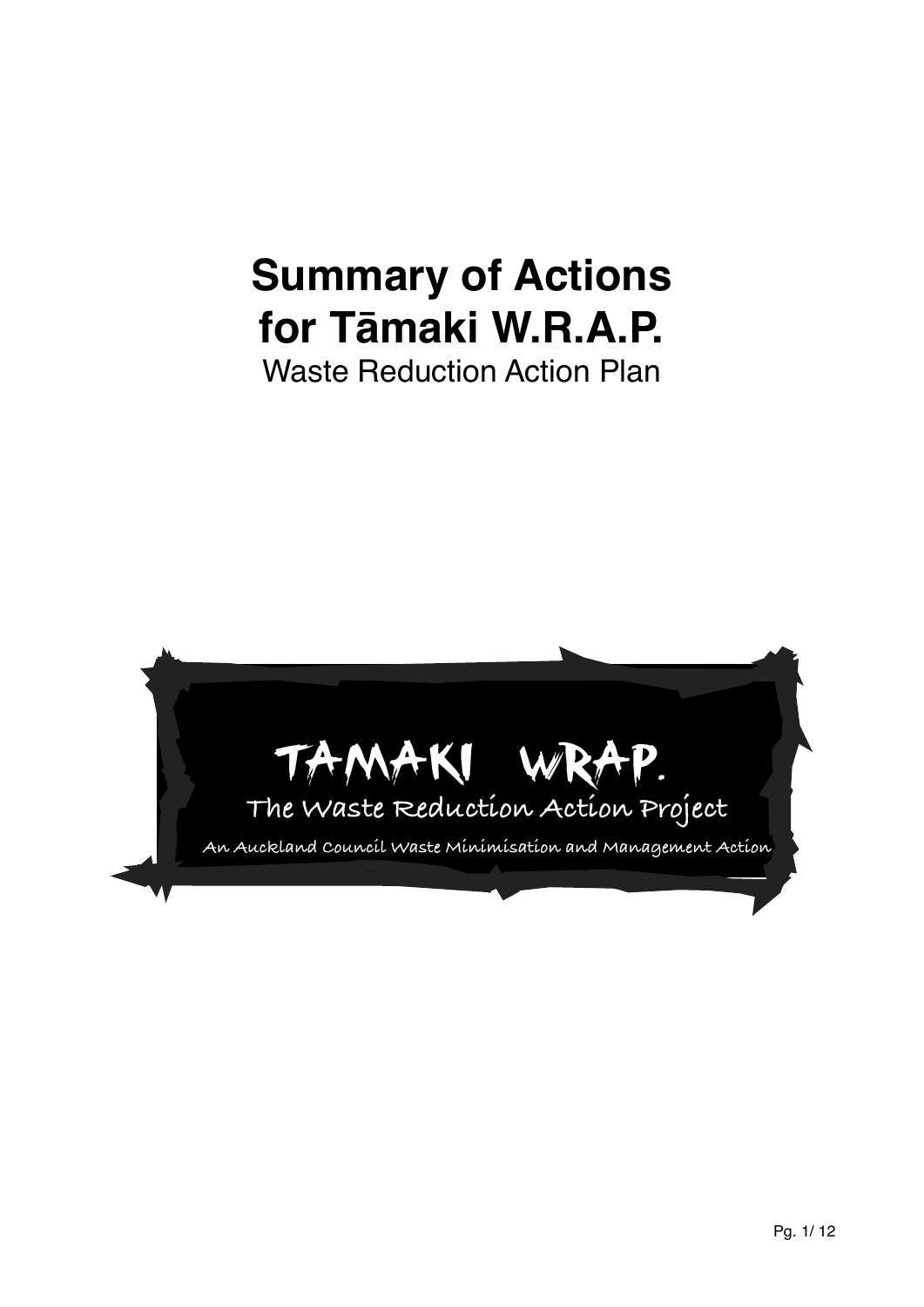# **Table of Contents**

| <b>Community Residence Action Plan Development</b> | 3              |
|----------------------------------------------------|----------------|
| <b>Community Garden Network</b>                    | $\overline{4}$ |
| <b>Local Champions</b>                             | 6              |
| <b>Awareness of Change</b>                         | 9              |
| <b>Creativity in Action</b>                        | 11             |
| Summary                                            | 12             |

| <b>Timeframe</b>       | <b>Action</b>                                                                                                                                                                             |
|------------------------|-------------------------------------------------------------------------------------------------------------------------------------------------------------------------------------------|
| May - August 2013      | <b>Community Residence Action Plan</b><br>- Meetings and Focus Groups<br>- Development of Plan<br>- Presentation to Council and Local Board<br>- Celebration Feedbacks to local residents |
| August - December 2013 | Developing the four WRAP Action Projects<br>- Community Garden Network<br>- Local Champions<br>- Awareness of Change<br>- Creativity in Action                                            |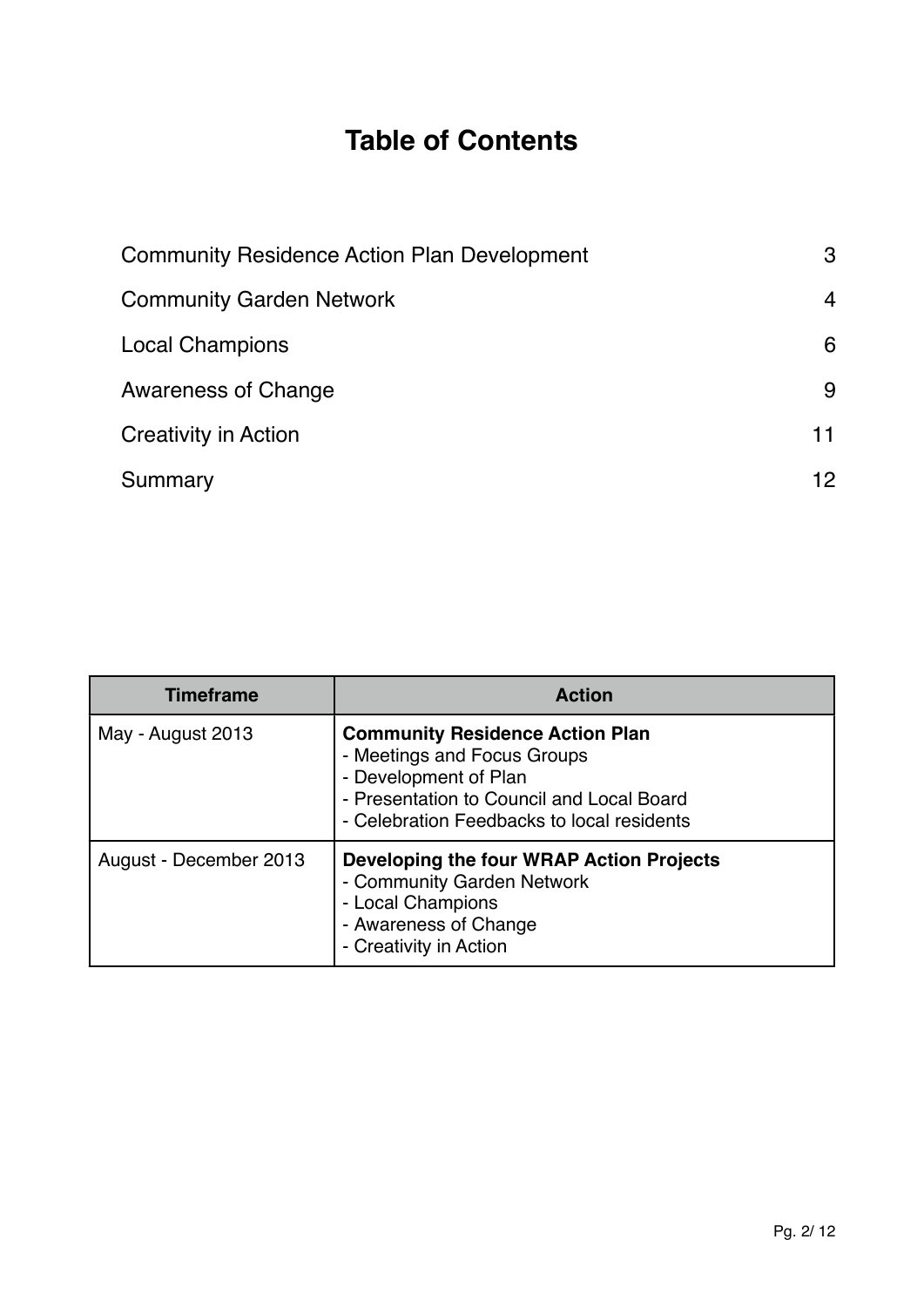# **Community Residence Action Plan Development**

<span id="page-2-0"></span>To create the Tāmaki Residence Action Plan, over 20 meetings took place in the months of May and June 2013. At those meetings, more than 200 residents of Tāmaki were connected with in a variety of interactions. Some in meetings and discussions, others in more in-depth focus groups, presentations and actioning steps.

The action plan was developed through a community-led lens and residents were empowered to voice their own thoughts and help to develop projects that are of value to them. All of this information was then collated into themes and then grouped into four key projects. These projects have been designed to co-occur through the community.

The aim of all of the four projects are to create a new culture in the community of Tāmaki that reducing waste is achievable and desirable for all. Because of that, social movement through out the whole community needs to take place - which requires time and perseverance.

The four projects are:

- Community Garden Network
- Local Champions of Waste
- Awareness of Change Promotion
- Creativity in Action

All of the projects are to ensure that activities already currently happening in the community are empowered to continue with a strong waste reducing focus. It is with hope that the challenges identified and problems that may arise from the changes through Auckland Council's new waste plan, will be minimised by having these four projects actively running in the community. For more information on this action plan, please see the full version of "The Tāmaki Residence Action Plan on Waste Management and Minimisation" written by Tara Moala.

The action plan was presented to Auckland Council and The Maungakiekie-Tāmaki Local Board in July and August 2013. Over the months of August to December 2013, the four projects were kick started in the Tāmaki community by Tara Moala, to help motivate the passion that was sparked through the action plan development.

#### Each interaction has the potential to build on the previous. Creating further activity, drive and community ownership on waste reduction.

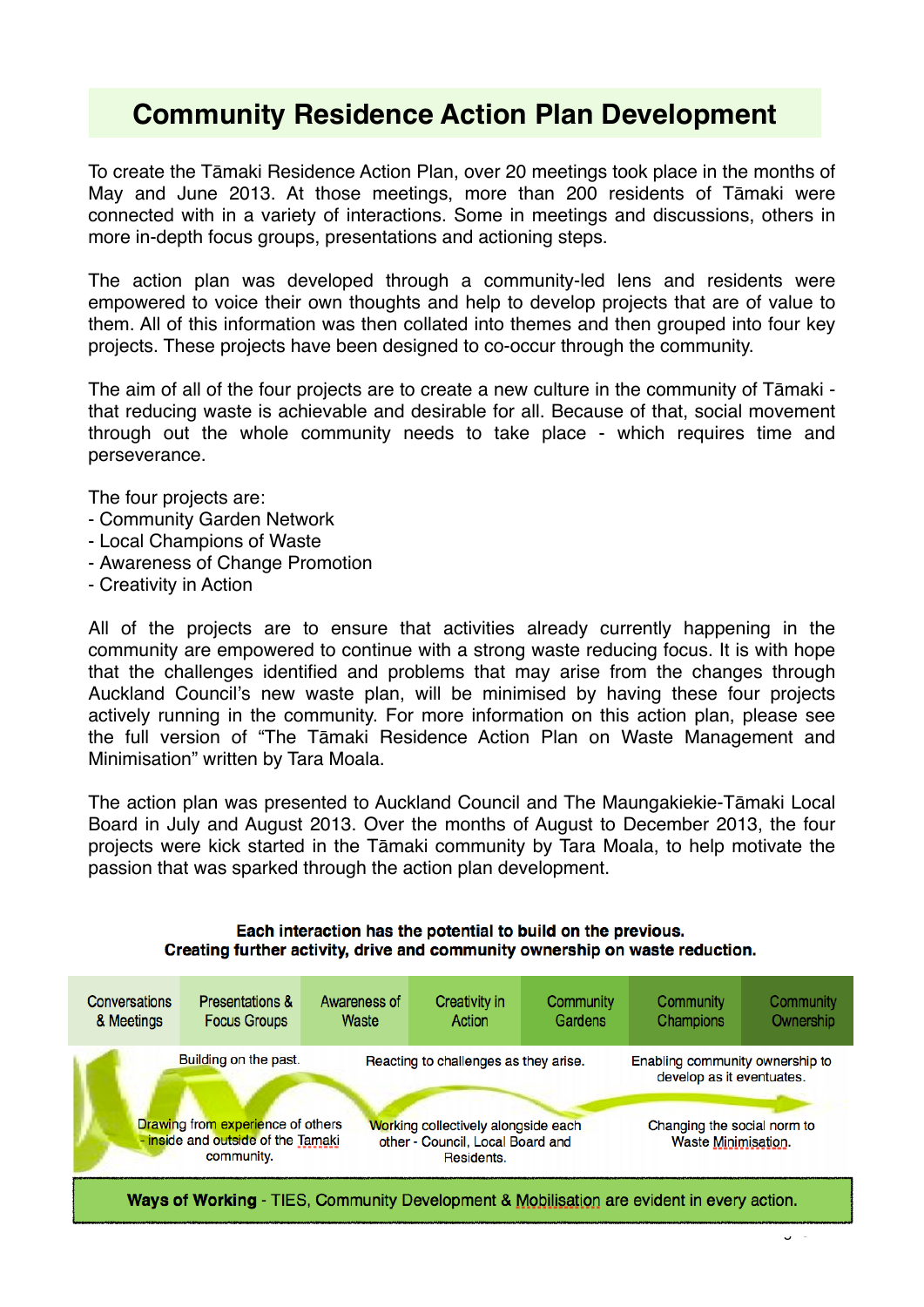# **Community Garden Network**

*A network of community gardens working together - creating a hive of activity spread through out the community - locally driven by passionate residents and being supported by experts. These community gardens would be linked through a co-ordinator that drives their network and encourages the gardens to become hubs of learning - where people can connect with each other around waste reducing, dropping off household organic waste, learning about recycling, upcycling, and creations of waste into produce and product.* 

<span id="page-3-0"></span>The community of Tāmaki are ready and keen for more action to happen within community gardens. After these last few months, the network between the gardens are ready to develop naturally and the potential for access to more local residents will grow because of that.

#### **Working alongside key community gardens**

P.E.R.A. - Panmure East Residents Association

After a focus group meeting with PERA during the development of the action plan, they became very interested in opening up to the community and developing some community minded activities. They aligned well with the information that was being presented on the Waste Minimisation and Management Plan and wanted to support other community residents to join them and learn more. The following actions are what I helped them to develop:

- Meetings around how to open up their group for others to join and yet also keep their identity.
- Supporting the designated Community Interaction person assigned to attend meetings and promote PERA.
- Development of ideas for how PERA can encourage new members to join their group including workshops, open days, community garden road trip and promotion support.
- Application support to the Waste Minimisation and Management Fund.
- Guidance for the bokashi and composting for communities workshop that was held by PERA in December 2013 for community residents and PERA members.
- Connection with other key community gardeners in Tāmaki.
- Ensuring that all of PERA practices are waste reducing and supporting the intake of household organic waste into their composting systems. A bokashi unit was given to the group to trial and from this, the majority of members learnt this alternative method of using their household organic waste and are now beginning to apply it in their homes and at PERA.

#### Ruapotaka Marae Community Gardens

Ruapotaka Marae has had a thriving community garden in the past, however due to the lack of volunteers willing to work their vege plots, and a composting system fail, they slowed their actions down to the efforts of one volunteer. The following actions are what I helped them to develop:

- Meetings to support their re-commitment to maintain a community garden and for the community garden to be open to all residents that are interested.
- Developing an understanding about how their garden could develop into what will work for the Marae and residents who live near by. That this model may be unique to their own way of doing things, and to ensure that other models of community gardening does not affect best practice for them.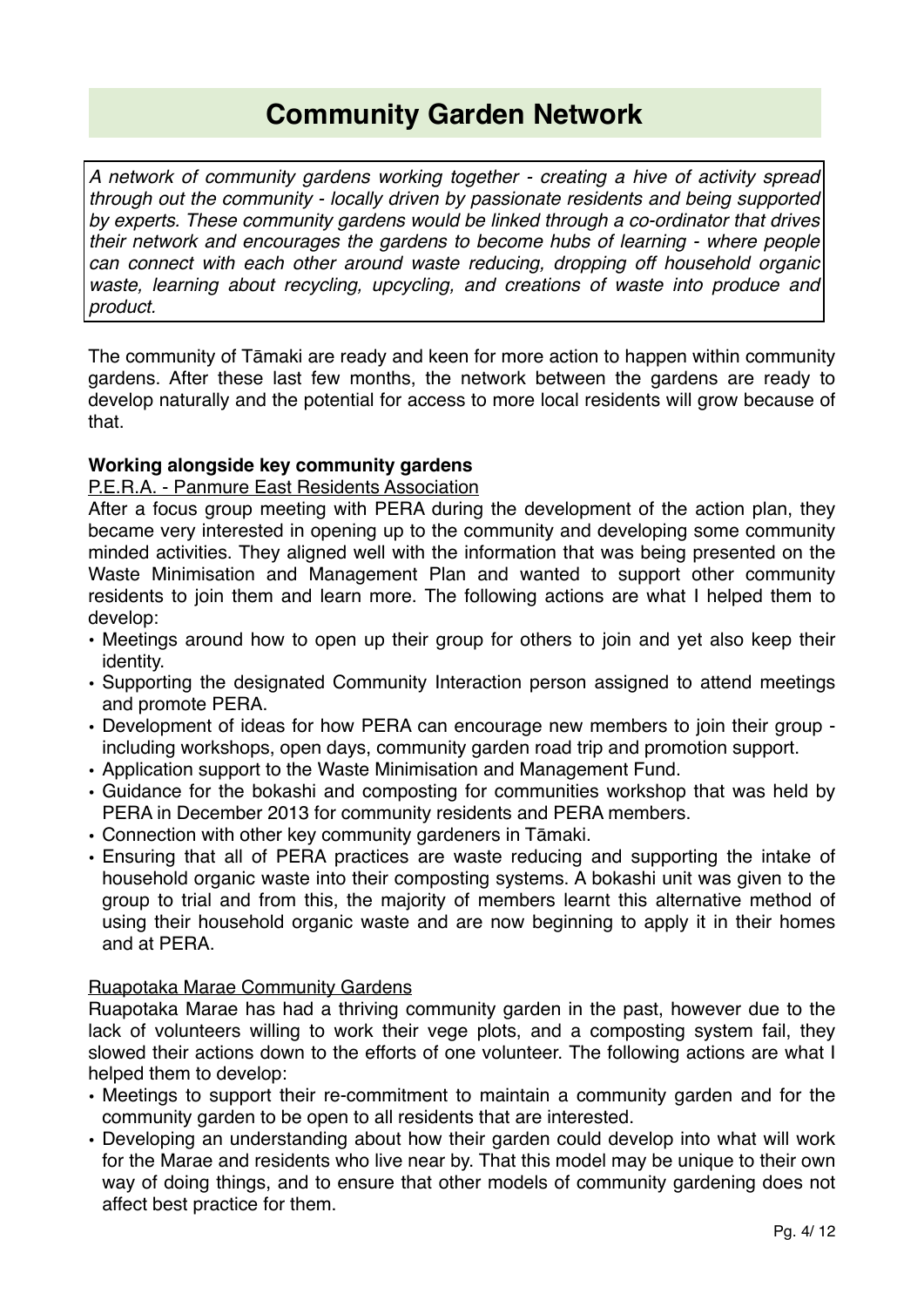- Meetings and advocacy with TRC (Tamaki Redevelopment Company), NPT (Neighbourhood Policing Team) and Auckland Council Community Development Team to create an understanding about how these interested parties and Ruapotaka Marae can best work together to re-build a Glen Innes community garden for the benefit of local residents.
- Connection with other key community gardeners in Tāmaki.
- Supporting the whole of the marae to work within the Parakore programme through Orakei Marae and begin to put zero waste into practice. Part of this is learning how to compost and separate their waste. Unfortunately, the 4 Ruapotaka Marae members who were meant to come to the PERA bokashi and composting workshop didn't turn up on the day, so a new composting workshop will need to be put on in 2014.

#### Taniwha St Community Gardens

Encouraging the community gardeners to become involved with the other community gardens and gardeners in Tāmaki.

- Including them in the development of the action plan and then celebration presentations ensuring that other community gardeners were in these meetings and there was time for sharing of ideas and plans.
- Advocating for their efforts to be acknowledged and respected through other community garden development.
- Including their garden in the Community Garden Road Trip and ensuring their history is recorded and shared respectfully.

#### Tāmaki Community Development Trust Garden

After meeting with the trust about the action plan, some specific meetings were set up with their youth groups, women groups, and community workers to share information on waste minimisation and management. From these meetings, working the vege plots that had been sitting empty for quite some time, auditing the rubbish bins and re-instating the compost bins for organic waste and planting new seedlings that each of their groups would manage was all put back into place. The trust had a firm skeleton of community gardening and using their organic waste in their gardens, however lacked the motivation and volunteers to get it up and re-running. Having a dedicated person focused on inspiring and encouraging their small community made all the difference they needed.

#### Point England Community Garden

Attempts were made through council, Point England Primary School and Manaiakalani Trust to support the development of this garden. I was told by all that there is a keen group of potential community gardeners in the Point England community, and that the garden is definitely going to happen, however they are held up by processes at this point. I offered support to everyone and if they wanted me to help in any way, to connect. However no one did.

#### **Community Garden Road Trip and Networking**

One outcome of supporting local community gardeners to attend the skill development days that Council put on for waste management and minimisation, was the request for more networking and skill sharing between community gardens. One way of doing that, was to develop a community garden road trip for everyone to see each others gardens. This was used as a tool to gather everyone that was interested in becoming involved in a network and providing activity for them all to interact. From that road trip, a natural network of gardeners have developed that can be supported with further networking opportunities in the future.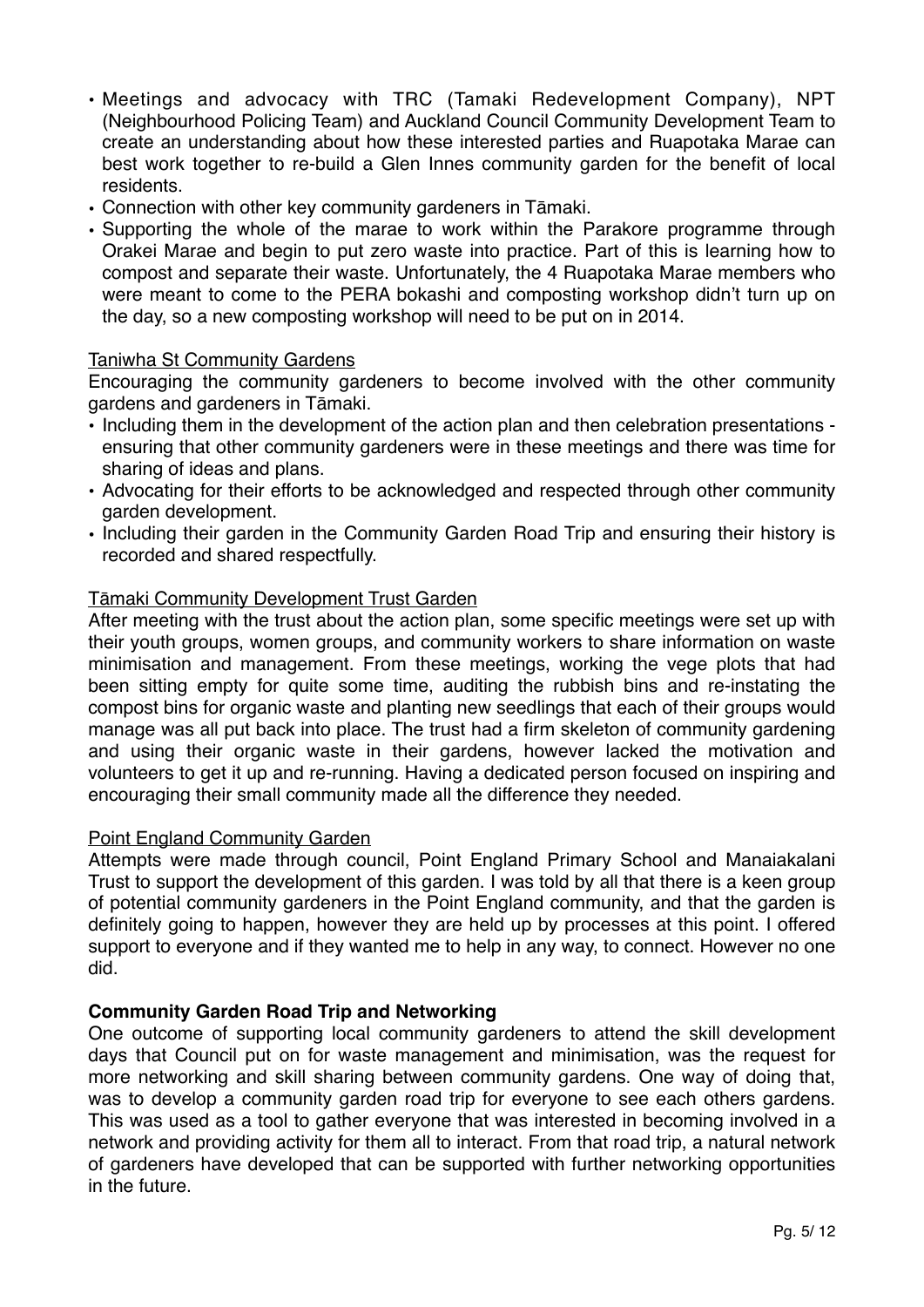# **Local Champions**

*Local people connecting with their own links in the community - promoting and championing waste reducing activities. Empower these champions with skills, knowledge and resources and keep their interactions face to face with a street by street, or group by group approach. Enable these champions to create their own initiatives that residents are able to become involved in and link them strongly with the activities of the other projects. Build up the championing from individuals, to streets, businesses and organisations.* 

<span id="page-5-0"></span>As was predicted, the local champion project intertwined with the other projects well. People from each of the three other projects easily developed into local champions within their own mini social networks and naturally spread the message of Tāmaki WRAP. Below is the action that I was active in supporting. However several local champions are now very much independently working well on their own, therefore they very may well have developed aspects of their work further.

#### **Working alongside local residents**

Both the focus groups within the Action Plan Development phase, and the celebration meetings afterwards were used by local residents as a way to learn more about waste minimising and reduction. It was evident that a lot of local residents have a lot of basic questions that they feel are unanswered. Almost every workshop or meeting that I held with local residents included some basic question time around what type of waste should go where, or what happens in land fill and what people can do in their own homes to minimise waste. There were often local residents that went away from those workshops and meetings with information that was new to them that they wanted to share with other household members, friends, neighbours and family. If I had enough time through my last 5 months, I would have continued to have held open workshops for local residents to continue to learn and share between each other about waste minimising and reduction practices. This is something that could definitely be further developed.

#### **Working alongside organisations/ groups**

Every one of these organisations and groups took the message of Tāmaki WRAP on in different ways. For some they fully embraced the projects, for others it sparked ideas or missions from the past, and for some it brought new information to their groups to ponder about changing their ways.

#### Tāmaki Community Development Trust

Tāmaki WRAP aligned well with the principles of the trust and they loved the projects. They incorporated the projects immediately into their practice and actively supported everything that WRAP promoted. Examples of this are the workshops that were put on for the different groups that they run, the attendance at almost every WRAP event and eagerness to become involved in skill learning opportunities. The trust are eager to further develop initiatives for their community, however, they struggle with time and resources to be able to fully develop and implement actions.

#### Dunkirk Road Activity Centre

Tracey at Dunkirk fully supported and promoted WRAP, often offering their premises to hold WRAP activities for free. The centre is now promoting recycling and disposing of organic waste through their new bokashi units that are taken to PERA community gardens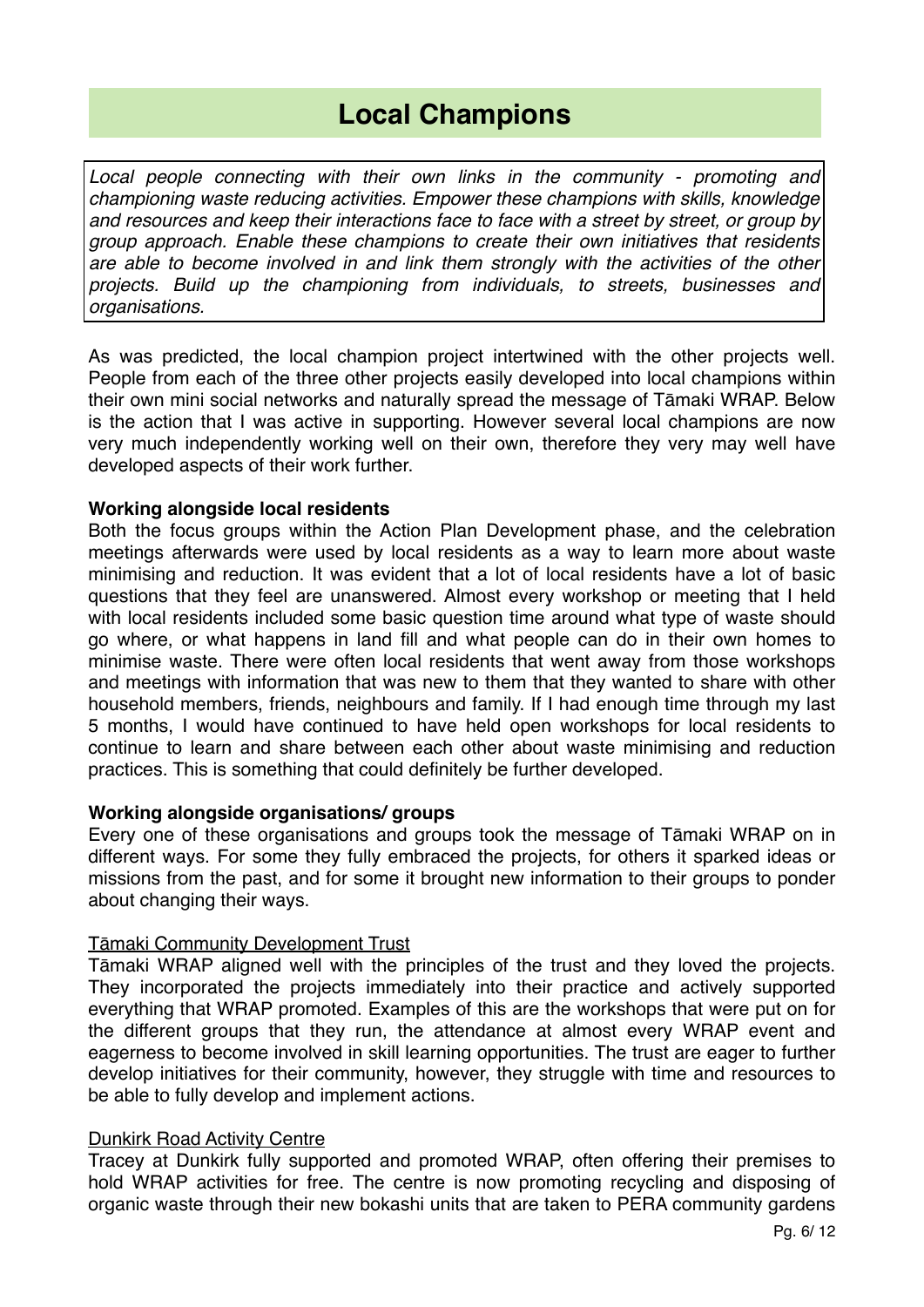when full. Role modeling waste minimisation behaviour to others coming to their centre became natural over the second half of 2013.

#### Riverside Community Centre

Tom at Riverside has actively advocated for Riversides involvement in WRAP. Although only two activities took place at Riverside, the residents who attended were very motivated and passionate about waste minimisation. A lot of ideas for what could happen next was discussed, however Tom did lack time, volunteers and resources to develop them himself.

#### Glen Innes Family Centre

Chris Makoare offered himself up as a local champion early on in the year and the community workers at GIFC won a worm bin after their waste minimal stall at a community event. GIFC are still on their journey towards waste minimisation practices, however the keenness to develop those practices are evident and the request for WRAP to become more involved in their practices was tabled but unfortunately due to time constraints, I didn't manage to connect further.

#### Glen Innes Business Association

Anita and Gary from GIBA are complete stars of Tāmaki WRAP. They actively promoted waste reduction through to their shops, and were active in their own practices and willingness to learn. So much so, that they are now working with the Waste Minimisation Team from council to develop a plan to educate and minimise waste coming from the shops. This is being completed with Sunshine. The support from GIBA for WRAP to be involved in markets and community events was invaluable for the promotion of the project ʻAwareness of Waste'.

#### Ruapotaka Marae

Karen Nathan from the community gardens side of the Marae is the key champion of Ruapotaka. Her willingness to learn through skill development workshops and skill shares as well as her dedication to getting action happening at the marae - no matter how long it takes to set up - is admirable. The actual marae is still learning about Parakore and needs further learnings that may need to be pushed further from higher leadership at the marae. However the foundation for a strong WRAP organisation is here.

#### Mad Ave and Omaru Restoration Association (ORA)

Tamati Patuwai has been working within the area of environmental conservation for the last 2 or so years, so he naturally supported and promoted WRAP. Through his work with ORA, waste minimisation practices was promoted to the community with the environmental focus of our Omaru river. Tamati is the key creative ambassador of waste minimisation in Tāmaki.

#### The Roots Collective

Although The Roots already work within waste minimising practices, they have not been as active in the Tāmaki community as they are in South Auckland. Petelo Esekielu - as a resident of Tāmaki and member of The Roots, was able to join the two and develop some potential projects for 2014. We developed these projeects to be based on The Roots core work and also align with Tāmaki WRAP projects.

#### Each of the Community Gardens

Every community garden that I worked alongside over this time, believed in waste minimising practices, however some didn't practice it completely. So WRAP acted as a reminder to do the right thing and maintain high standards.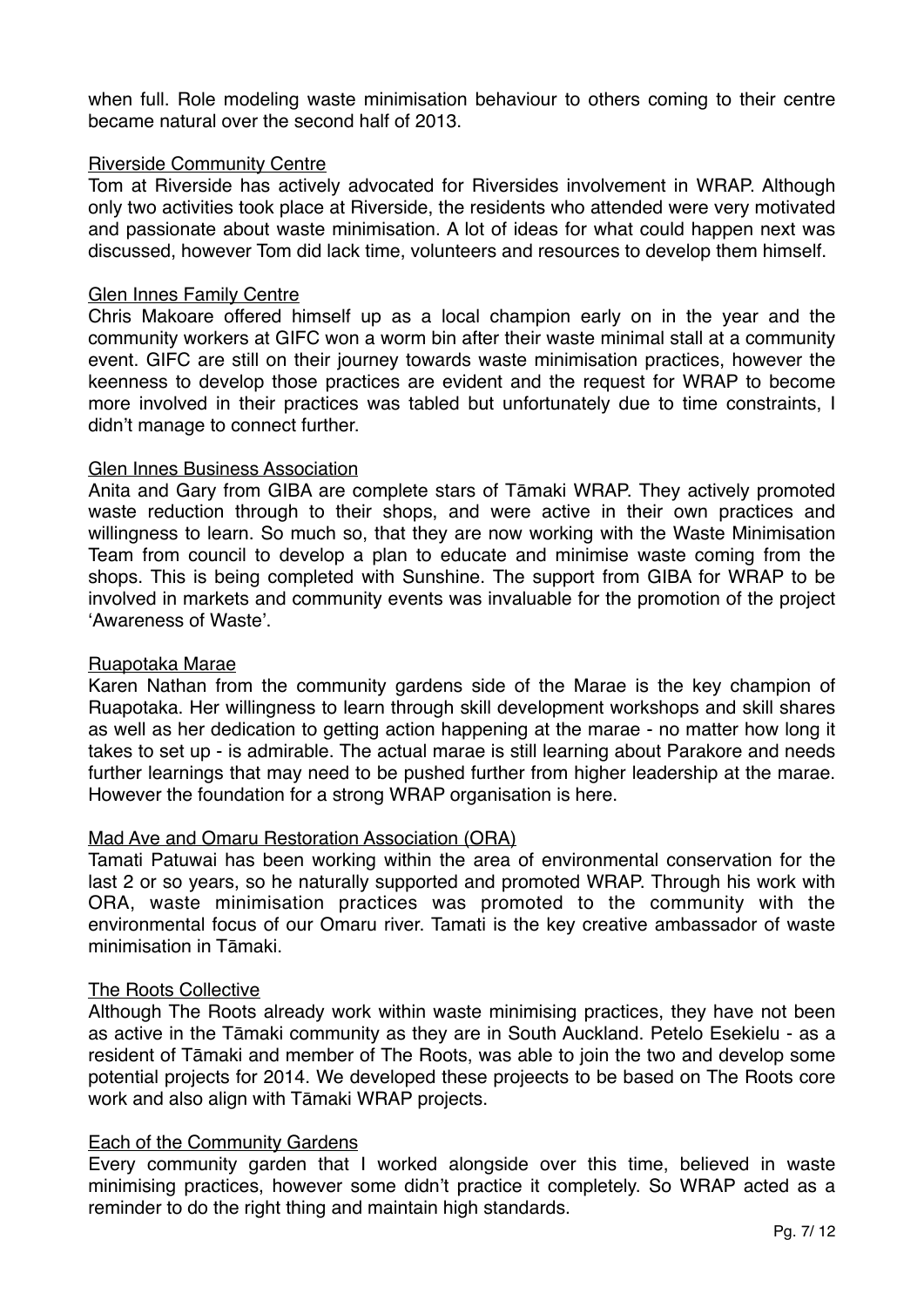#### Te Waipuna Puawai

The restoration of the earth is within the mission statement of TWP, however they have told me several times that they do nothing to support that part of their mission currently. WRAP has acted as a reminder to them that they need to move into this area and how they can do that. The action plan has given them specific ideas on what they can do and it is TWP's desire to take steps to develop activities to fulfill their mission statement. However resources and time also prevent this organisation from acting further with this. Over this year, TWP has actively promoted every WRAP activity and especially our cloth nappy workshop and waste minimising workshops that were held at the TWP classrooms.

#### **Communication**

A casual email loop was developed with these key organisations to share information like; The Environmental Initiatives Fund, The Waste Minimisation and Management Fund, skill development and share days, WRAP events and activities, promotion of composting for community tutors, and sharing of WRAP documentation - for example the action plan. Finally, I am now connecting with interested organisations who could submit a Registration of Interest for the new Waste Facilitator Role.

#### **Development of Resources**

And finally, I found it very important through encouraging local champions to ensure that they all had access to documentation that would help them promote waste minimisation and management. For some activities, that meant distributing the appropriate brochures and flyers from council and other like minded organisations. For other activities, it meant creating Tāmaki WRAP own flyers, posters, or information documents - ensuring that the information shared was effective for this specific community.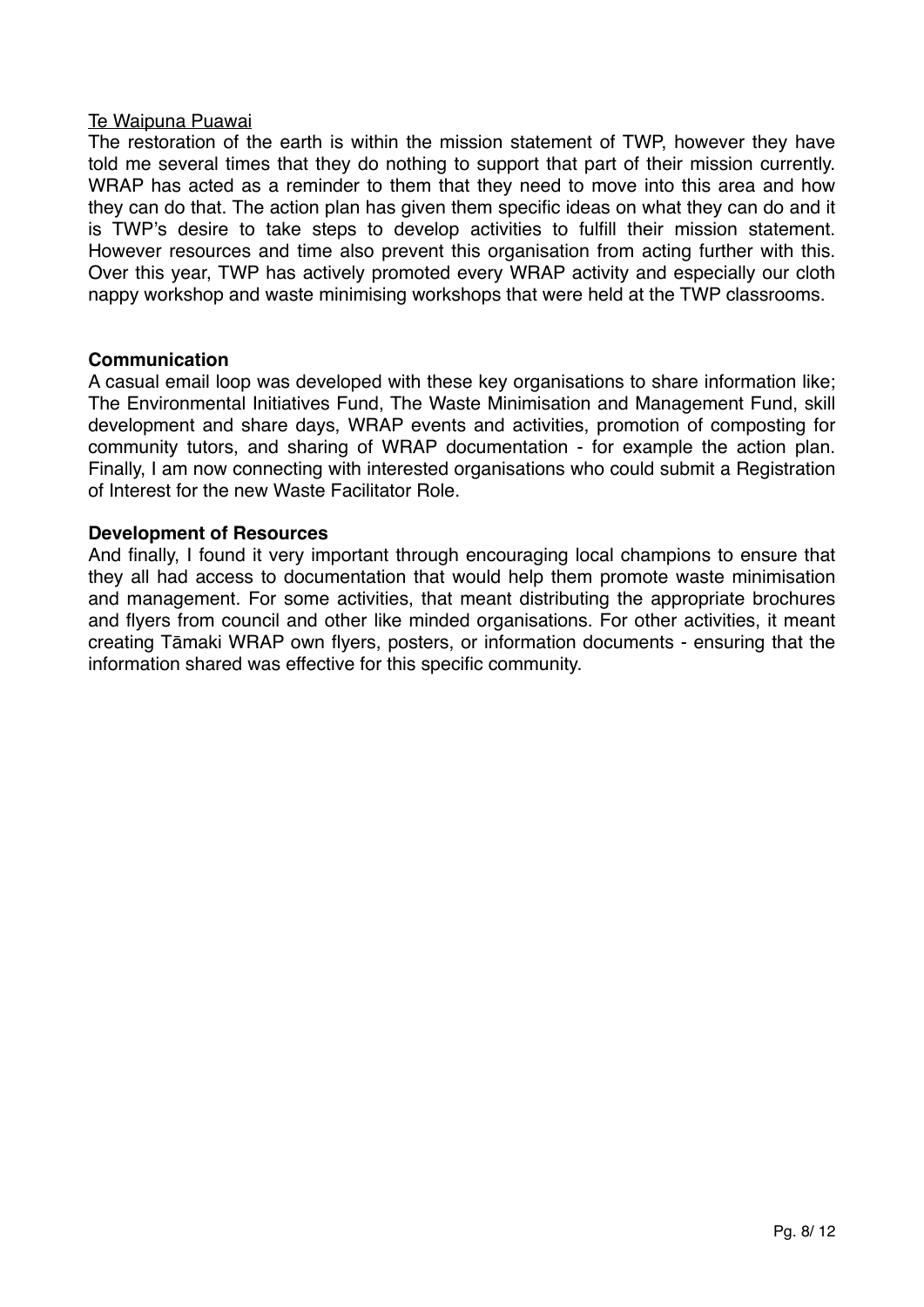# **Awareness of Change**

*Holistic education around waste reduction - develop a campaign strategy with active learning opportunities for all in the community. Build on events that the community already have running, supporting them to become waste reducing. Create a local community brand that people can identify with and feel empowered by using. Certify through workshops and learning opportunities different groups (shops, organisations, homes) in the community to be able to hold that waste reducing brand, enabling the development of active choice - becoming waste reducing in all we do.* 

<span id="page-8-0"></span>A lot of activities within this project focused on supporting the actions of others. Some groups required support with development of actions while others required support with promotion or implementation. It was great to have the flexibility to support these different actions as and how they needed Tāmaki WRAP to be.

#### **Education Based**

#### Local Businesses and Associations

Both the Glen Innes and Panmure Business Associations are struggling to get their shops to come on board waste minimising practices. Both associations understand that the shift of business practices will take time, however they are both also keen to begin on actions now where they can.

- GIBA (The Glen Innes Business Association) spoke on behalf of WRAP at their business meetings to keep the businesses informed and educated on what was happening in the community. They also encouraged the business to learn more about recycling and minimising their waste.
- GIBA began to run monthly markets this year and they encouraged WRAP to become involved on a monthly basis while the markets were running to educate and support stalls to develop waste minimising practices.
- GIBA also supported community events that were in their shop area to be run on WRAP principles. One key event was "GI 4 Life" who committed to being a waste reducing event this year and planning to be zero waste next year.

#### Community Workshops

The value of community workshops is being able to reach people that may not link in with any organisation or group in any other way. Several were run over the second half of year. The key to running successful workshops in the community of Tāmaki is to ensure that promotion is strong, it is easy to register your interest, every single lead is followed up with face to face contact and then reminders given in due time. Adding this into the development of the actual workshop can be time consuming, but does bring with it higher success rates.

• Cloth Nappy Workshop - 43 registrations were taken for this workshop and only 7 people did not attend. 40 packs of cloth nappies were distributed and 22 of those participants with packs lived within the community of Tāmaki. So this workshop was highly successful.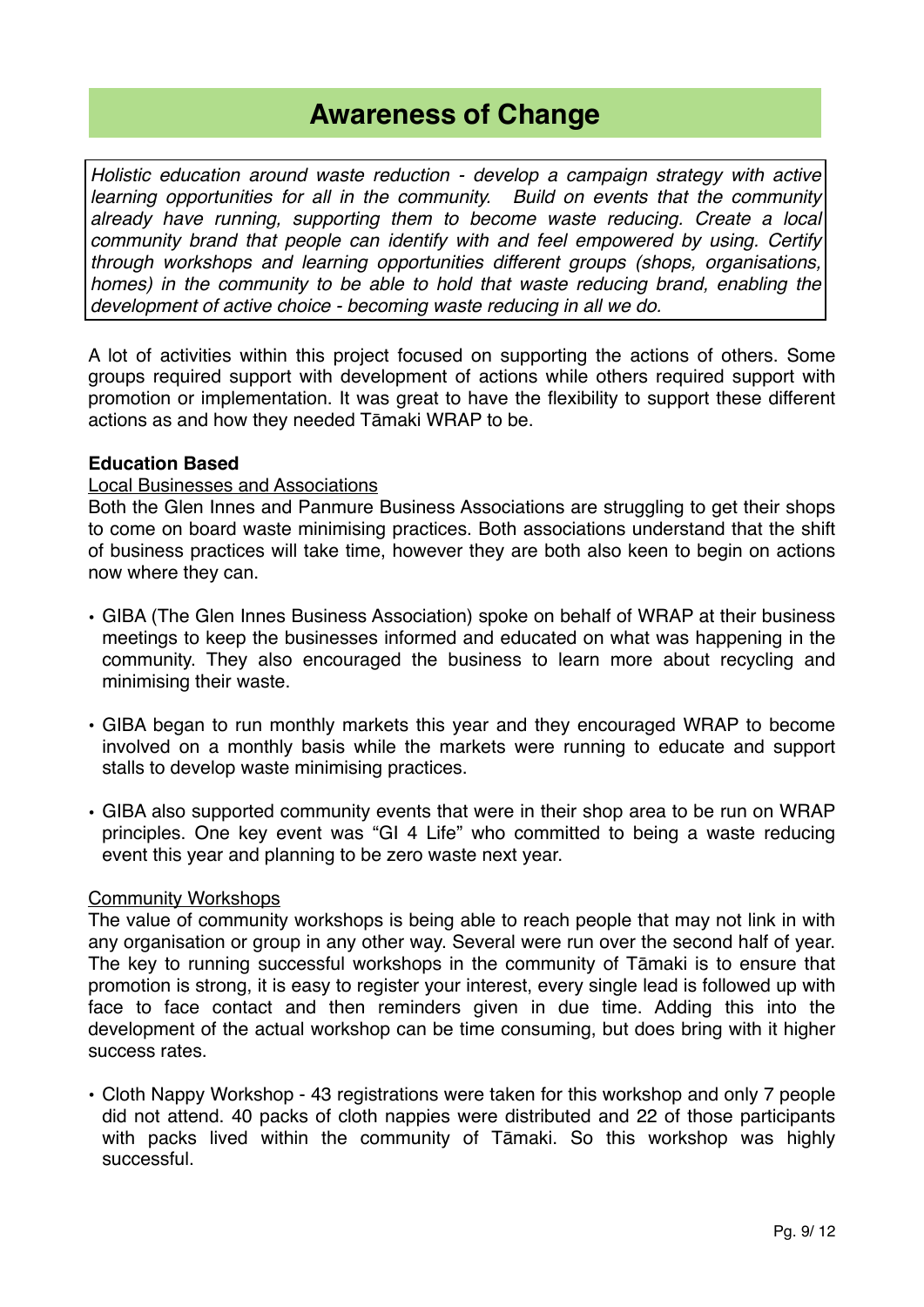- Waste Reduction Workshops were held through Te Waipuna Puawai. Although the numbers of participants were low, the amount of knowledge shared, ideas developed and enthusiasm to continue was all very high. This group could have continued into an actual series of workshops if time was permitting for me to run them.
- After the Action Plan was completed, celebration events were developed, promoted and presented through out the Tāmaki community. This included reporting back to community residents on what the outcome of all focus groups were and the development of the action plan. However it also included the opportunity for different groups of residents with like-minded views on waste to connect. This created a buzz of interaction at every celebration.
- At the very end of this year, I have been supporting the running of composting and bokashi workshops in the Tāmaki community. PERA was able to run one with the support for Dunkirk Road Activity Centre and council. It is with hope that more happen in 2014 with The Glen Innes Playcentre and Ruapotaka Marae at least.

#### **Connecting and Networking**

Certain groups were ready and willing to take actions on as soon as possible. These groups simply needed some networking for those actions to take place.

- Supporting Ruapotaka Marae in their commitment to Parakore with Orakei Marae.
- Facilitating the re-connection between Gardens 4 Health and The Glen Innes Chinese Friendship Group to learn more about composting and developing gardens.
- Advocating for GIBA to receive Auckland Council support for a waste audit with Sunshine and other ongoing support for their activities.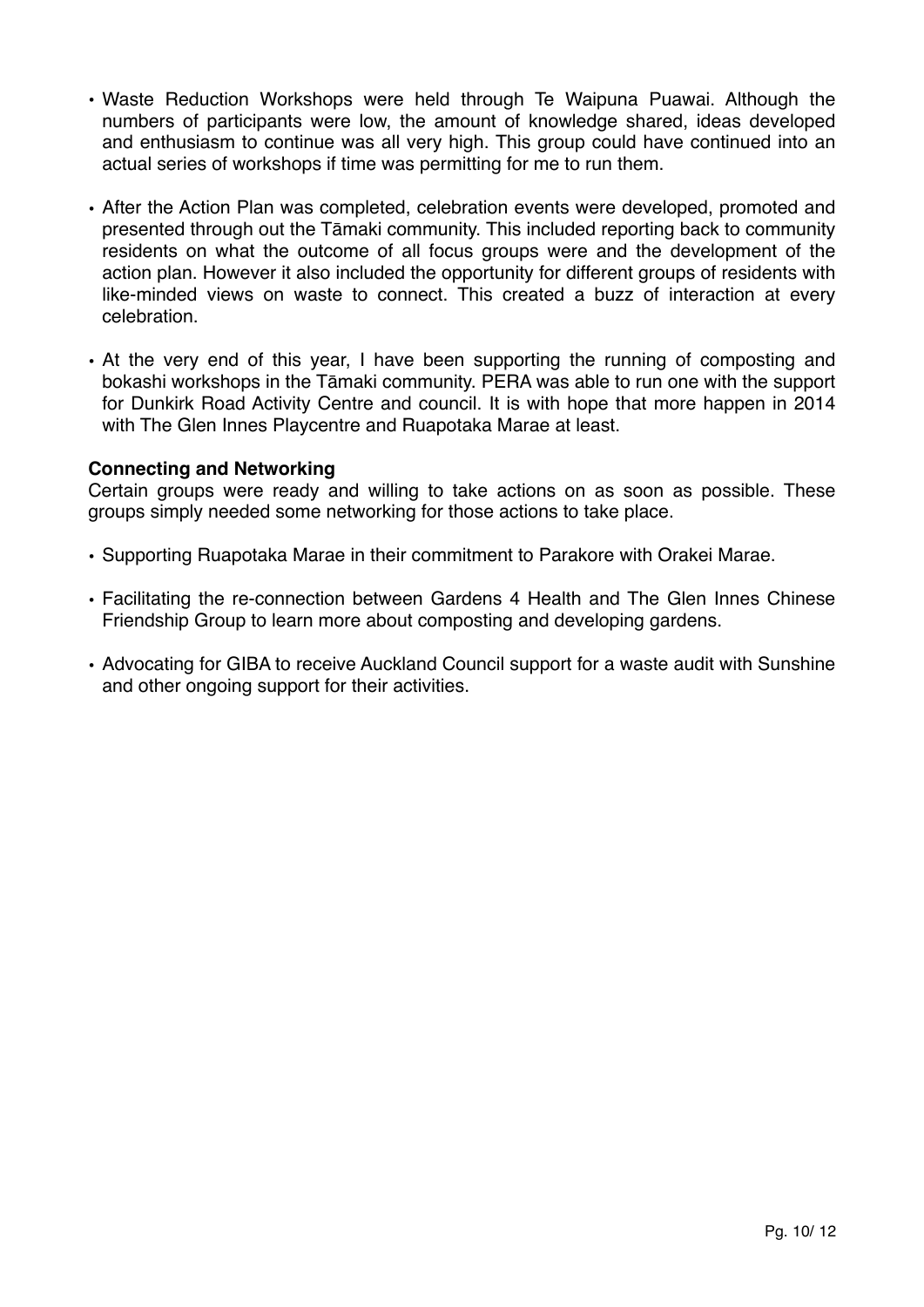# **Creativity in Action**

<span id="page-10-0"></span>*Develop a series of actions that are creatively developed for further reach in participation*  from residents. Kick start with a major event involving different art forms and further develop with a variety of different creative actions. From cooking classes, craft *workshops, to guerilla art, spoken word, drama and plays through to upcycling, creation from waste, and social enterprise opportunities. Acknowledge the creative activities that are already happening in the community and build on those sustainable waste reducing actions to further enhance the waste reduction messages.* 

Less action took place within this project. Purely because there were not enough hours in the contract to be able to fully develop all projects in the action plan. There were however some activities.

#### **Holistic Healthy Relationships with HEART**

HEART - Healthy Relationships in Tāmaki, is a well established project that is developing a social movement through out Tāmaki. It made sense to become involved in the activities that they did through this year to gain access to larger groupings of people. Their movement is focused on positive movement of local residents to become excited about wanting a different future for their community and creating healthier relationships.

- A Tāmaki WRAP Stall was present at most major HEART events and included interactive education on the ground with fake rubbish, creating recycled paper with the paper making kits and separating rubbish type games. The stalls attracted young as well as old family members and incentives to win prizes helped motivate some competitions.
- From these events, I quickly became known as the rubbish lady around the Tāmaki community.

#### **Supporting what other groups and organisations that are doing well**

- The Omaru Restoration Association with support from Mad Ave developed a series of events to plant alongside the Omaru river and clean it up. I helped with the final development stages of these events through suggestions in waste minimising practices, and collection points for the council to pick up rubbish collected. Information on WRAP was also distributed at the events.
- The Roots Collective have plans to develop a collection of projects in Tāmaki around supporting the Glen Innes Music and Arts Centre as a zero waste build. These projects include on the ground support for the construction workers on site, removing all waste and storing it for artists to have access to it with the intention of re-creating art from the waste. I have been meeting regularly with Petelo from The Roots Collective to discuss the logistics, possibilities and networking him with other potential partners within Tāmaki.